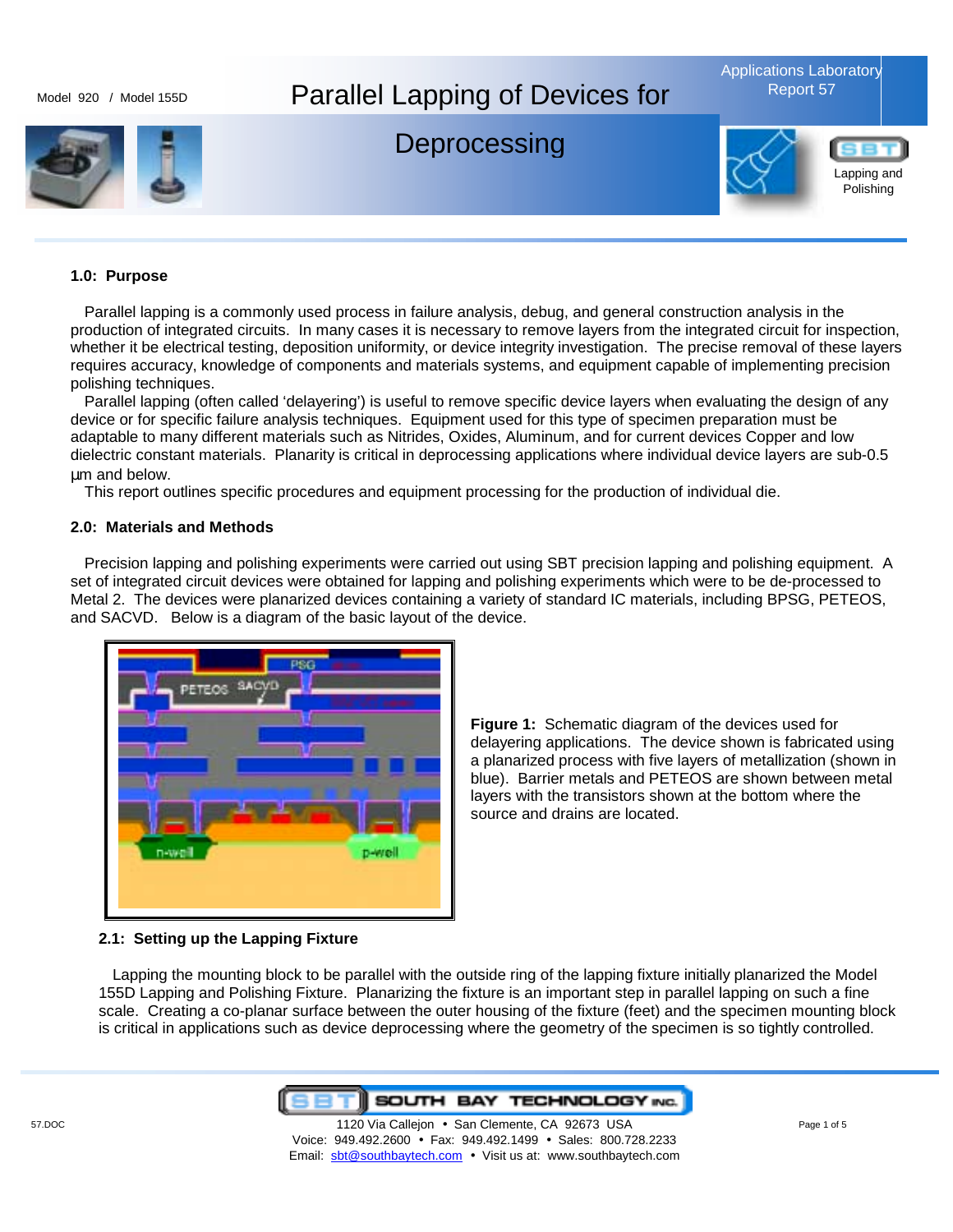A 2" diameter mounting block was installed into the Model 155D. The lapping fixture was then mounted onto the Model 920 Lapping and Polishing Machine and planarized using a cast iron lapping plate and boron carbide (B<sub>4</sub>C) abrasive slurry. The fixture was lapped for 30 minutes using  $23 \mu m$  B<sub>4</sub>C slurry until the feet and the mounting block were coplanar. Cast iron lapping is beneficial due to it's high lapping rates and high flatness tolerance. After the fixture was lapped the mounting block and feet were cleaned using a lint-free brush and acetone to remove all of the abrasive. The specimen mounting block was then cleaned with acetone and isopropyl alcohol before mounting the specimens.

### **2.2: Specimen Mounting**

After the lapping fixture had been planarized, mounting the specimen to the block was done. Several methods of mounting are available and the methods depend on the flatness requirements, specimen material, and other factors. For these samples the use of super glue was employed. Super glue is a fast curing glue that is acetone soluble and give good flatness for mounting samples.

A single die of a device was mounted to the bottom of the mounting block using a drop of super glue. A 4lb weight with a Teflon<sup>TM</sup> disc mounted to the bottom for protection was used to squeeze out the glue and create a uniform glue layer. The sample was mounted while the specimen mounting block was installed in the fixture to ensure a plane surface. Three individual blank Si die were also mounted using this technique to help distribute the load and maintain a planar surface.

Below is a diagram of the specimen mounting.



**Figure 2:** Illustration of the specimen mounting technique used for preparing the parallel polished die. Three blank pieces of Si wafer were used to distribute the lapping load. The die and Si were all mounted using super glue.

# **3.0: Specimen Processing**

Four individual die were processed using the Model 155D Lapping and Polishing Fixture with the Model 920 Lapping and Polishing Machine. Different polishing cloths were used to determine if there was a large difference in delayering applications with different cloth materials. Three different cloths were used to compare the results qualitatively. The cloths were as follows:

- a. MultiTex<sup>™</sup> Polishing Cloth
- b. SanyPol Hard Polishing Cloth
- c. CMP Cloth (test)

Each cloth has distinct properties that may or may not affect the final outcome of the specimen. The MultiTex is characterized as a hard, polyurethane pad material that is slightly compliant but provides a high quality, well polished surface. The SanyPol Hard cloth is a harder cloth type material that is used for planar applications where flatness is the critical parameter. The CMP cloth is a pourous polyurethane material that provides maximum removal rates with maximum flatness.

All of the specimens produced were processed using 0.05 colloidal silica polishing solution applied to the cloth using a slurry-dispensing bottle attached to the Model 920 Lapping and Polishing Machine. The lapping fixture was placed onto a granite leveling block and used to zero the micrometer position of the Model 155D. The fixture was set up to remove 1 micron of material and the entire system was placed onto the Model 920. After each processing time interval was completed, the fixture was leveled again on the granite plate and setup for 1 um removal. See diagram below for illustration of the setup used for polishing.

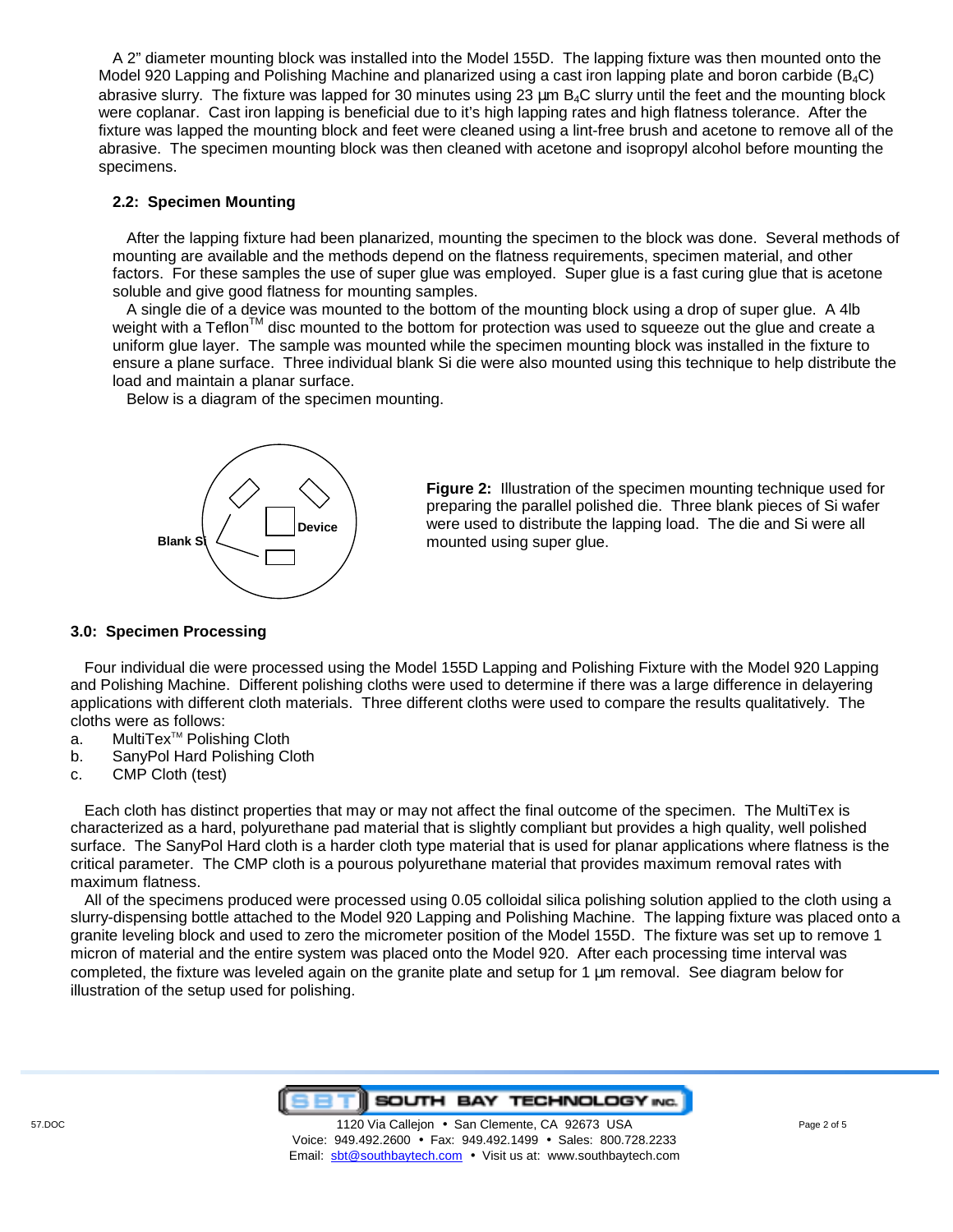

**Figure 3:** Schematic illustration of the setup used for processing specimens with the Model 155D. The fixture is setup on the Model 920 Lapping and Polishing machine and held into place using the Model 92002 Workstation. The fixture is automatically rotated during processing using o-ring drive belts. The digital indicator displays removal of material in real time.

# **3.1: Delayering the Device**

Delayering of the device was done at various intervals of polishing time using the different cloths. Various images were taken at different stages of the process. All of the specimen processing was done using the 0.05 micron colloidal silica with a pH of 9.7.



**Figure 4:** Image of the die surface prior to specimen processing. Magnification = 100X.



**Figure 5:** Image of the die following polishing for 5 minutes. The metal 5 layer is almost removed along with the PSG and Nitride passivation. Magnification = 100X.



 57.DOC 1120 Via Callejon • San Clemente, CA 92673 USA Page 3 of 5 Voice: 949.492.2600 • Fax: 949.492.1499 • Sales: 800.728.2233 Email: sbt@southbaytech.com • Visit us at: www.southbaytech.com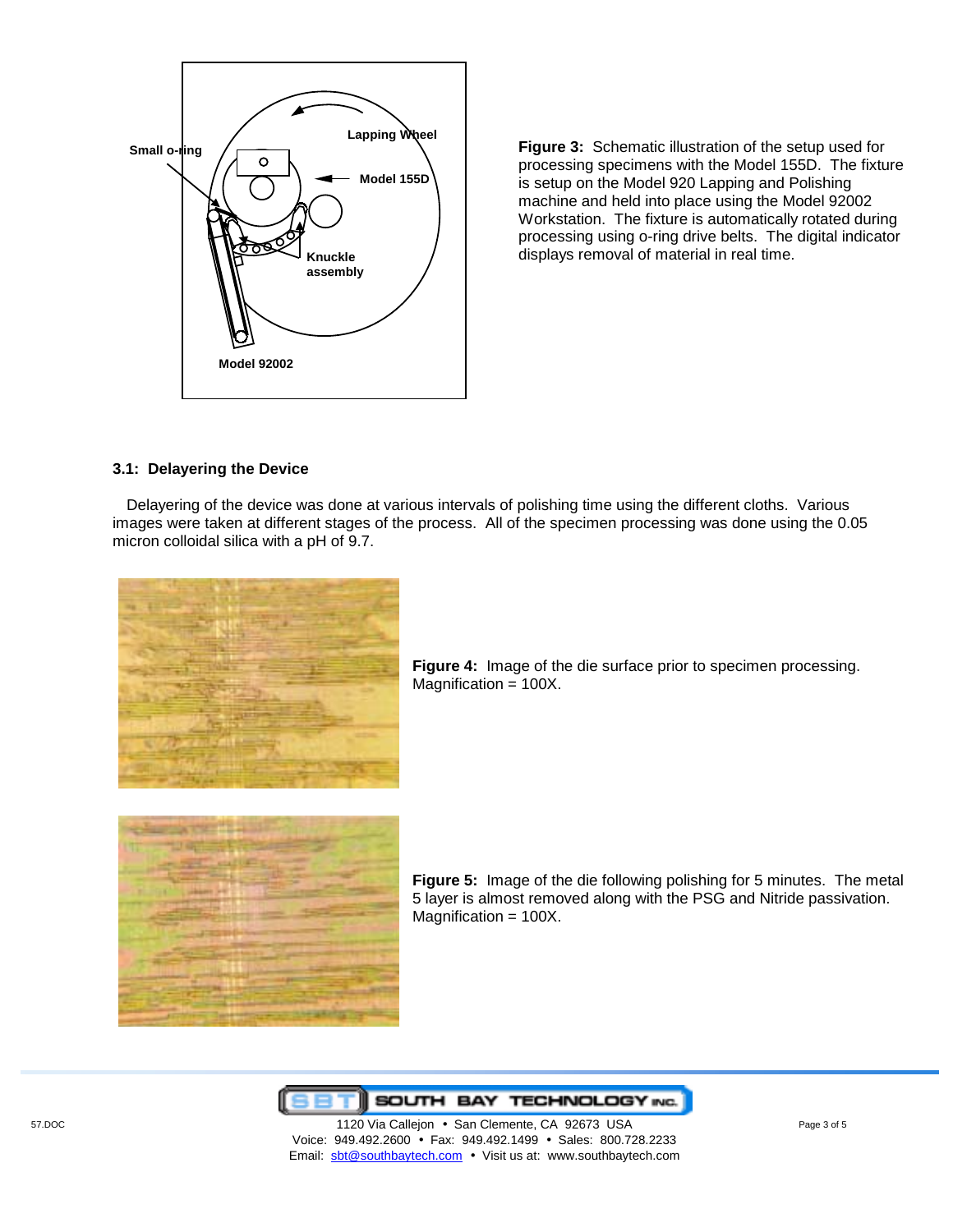

**Figure 6**: Image of the die following polishing for +20 minutes. Metal layers 5 and 4 have been removed. Removal of the interlayer dielectric  $(ILD)$  is being shown. Removal is uniform. Magnification = 200x.



**Figure 7:** Image showing the die following processing for +5 minutes. Removal of Metal layer 3 is being shown. Magnification = 100X.



**Figure 8**: Image of the die following processing for +5 minutes. Removal of Metal layer 3 has been completed and the ILD is now being removed. Exposure of the Metal 2 layer is almost complete. Magnification = 100X.



**Figure 9**: Image of the die following final polishing to expose Metal 2 layer after +10 minutes. Uniform exposure of the layer is shown. Magnification = 200X.



 57.DOC 1120 Via Callejon • San Clemente, CA 92673 USA Page 4 of 5 Voice: 949.492.2600 • Fax: 949.492.1499 • Sales: 800.728.2233 Email: sbt@southbaytech.com • Visit us at: www.southbaytech.com